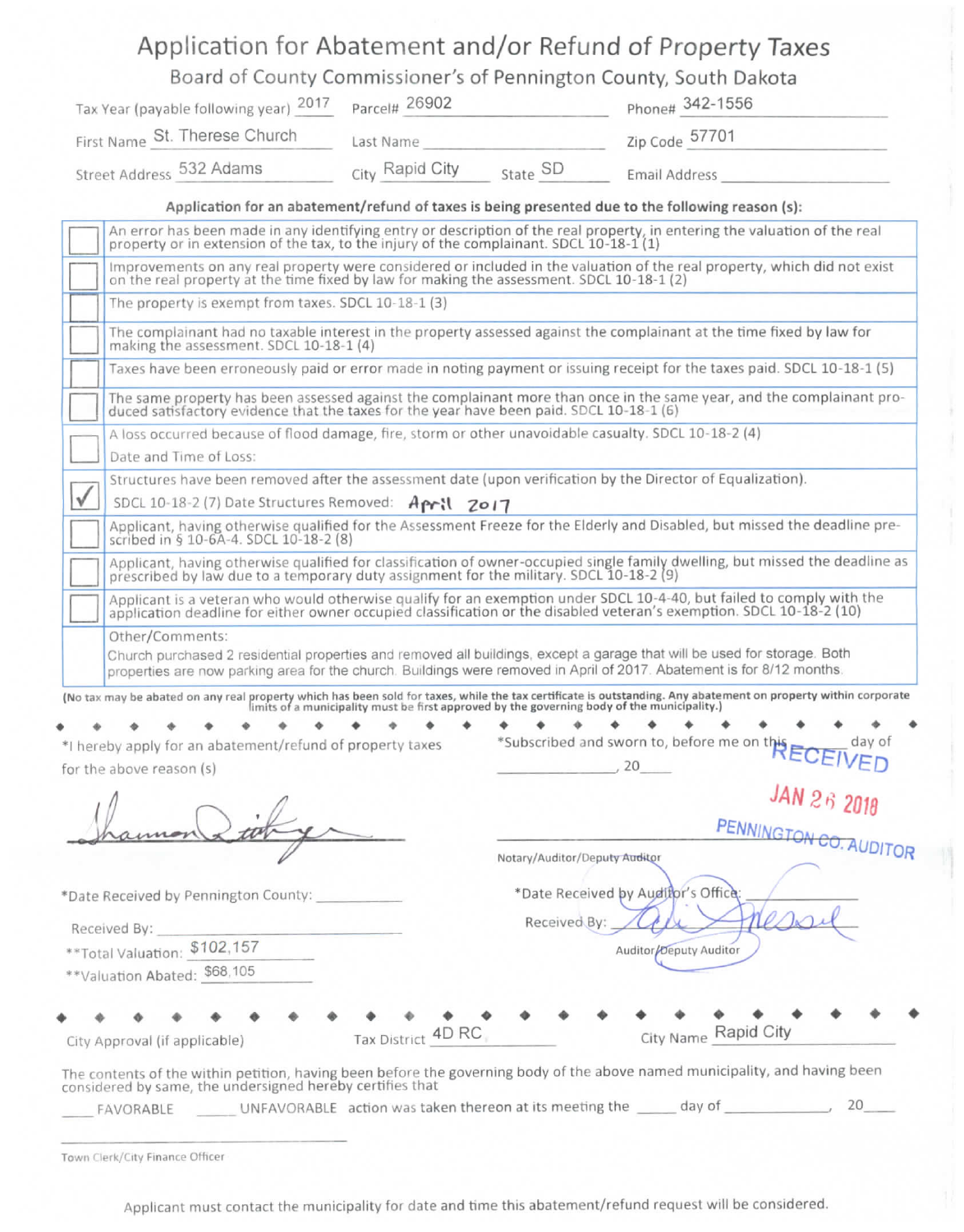## Application for Abatement and/or Refund of Property Taxes

Board of County Commissioner's of Pennington County, South Dakota

| Tax Year (payable following year) 2017 Parcel# 26901 | Last Name                   |  | Phone# 342-1556<br>Zip Code 57701 |  |
|------------------------------------------------------|-----------------------------|--|-----------------------------------|--|
| First Name St. Therese Church                        |                             |  |                                   |  |
| Street Address 532 Adams                             | City Rapid City<br>State SD |  | Email Address                     |  |

**Application for an abatement/refund of taxes is being presented due to the following reason (s):** 

|           | Other/Comments:<br>Church purchased 2 residential properties and removed all buildings, except a garage that will be used for storage. Both                                                                                                   |
|-----------|-----------------------------------------------------------------------------------------------------------------------------------------------------------------------------------------------------------------------------------------------|
|           | Applicant is a veteran who would otherwise qualify for an exemption under SDCL 10-4-40, but failed to comply with the<br>application deadline for either owner occupied classification or the disabled veteran's exemption. SDCL 10-18-2 (10) |
|           | Applicant, having otherwise qualified for classification of owner-occupied single family dwelling, but missed the deadline as<br>prescribed by law due to a temporary duty assignment for the military. SDCL 10-18-2 (9)                      |
|           | Applicant, having otherwise qualified for the Assessment Freeze for the Elderly and Disabled, but missed the deadline pre-<br>scribed in § 10-6A-4. SDCL 10-18-2 (8)                                                                          |
| $\sqrt{}$ | SDCL 10-18-2 (7) Date Structures Removed: April 2017                                                                                                                                                                                          |
|           | Structures have been removed after the assessment date (upon verification by the Director of Equalization).                                                                                                                                   |
|           | Date and Time of Loss:                                                                                                                                                                                                                        |
|           | A loss occurred because of flood damage, fire, storm or other unavoidable casualty. SDCL 10-18-2 (4)                                                                                                                                          |
|           | The same property has been assessed against the complainant more than once in the same year, and the complainant pro-<br>duced satisfactory evidence that the taxes for the year have been paid. SDCL 10-18-1 (6)                             |
|           | Taxes have been erroneously paid or error made in noting payment or issuing receipt for the taxes paid. SDCL 10-18-1 (5)                                                                                                                      |
|           | The complainant had no taxable interest in the property assessed against the complainant at the time fixed by law for<br>making the assessment. SDCL 10-18-1 (4)                                                                              |
|           | The property is exempt from taxes. SDCL 10-18-1 (3)                                                                                                                                                                                           |
|           | Improvements on any real property were considered or included in the valuation of the real property, which did not exist<br>on the real property at the time fixed by law for making the assessment. SDCL 10-18-1 (2)                         |
|           | An error has been made in any identifying entry or description of the real property, in entering the valuation of the real<br>property or in extension of the tax, to the injury of the complainant. SDCL 10-18-1 (1)                         |

**• ••••••••• •**  \*l hereby apply for an abatement/refund of property taxes for the above reason (s)

**• ••••••• •**  •Subscribed and sworn to, before me on this

day of , 20 **RECEIVE D** 

**• • • • •**  City Name Rapid City

**Notary/Auditor/Deputy Auditor** *P^^^^^QTQH* **CO. AUDITOR** 

**JAN** 28 **2019** 

**• • 4** 

•Date Received by Pennington County:

Received By:

••Total Valuation: \$164,875

••Valuation Abated: \$43,250

• •••• • City Approval (if applicable)

| $r = 116$              |  |
|------------------------|--|
| Auditor/Deputy Auditor |  |

aivad **Pur** 

\*Date Received by Auditor's Office

The contents of the within petition, having been before the governing body of the above named municipality, and having been considered by same, the undersigned hereby certifies that

\_ day of , 20 FAVORABLE UNFAVORABLE action was taken thereon at its meeting the

**• • • •** 

Tax District

**Town Clerk/City Finance Officer**